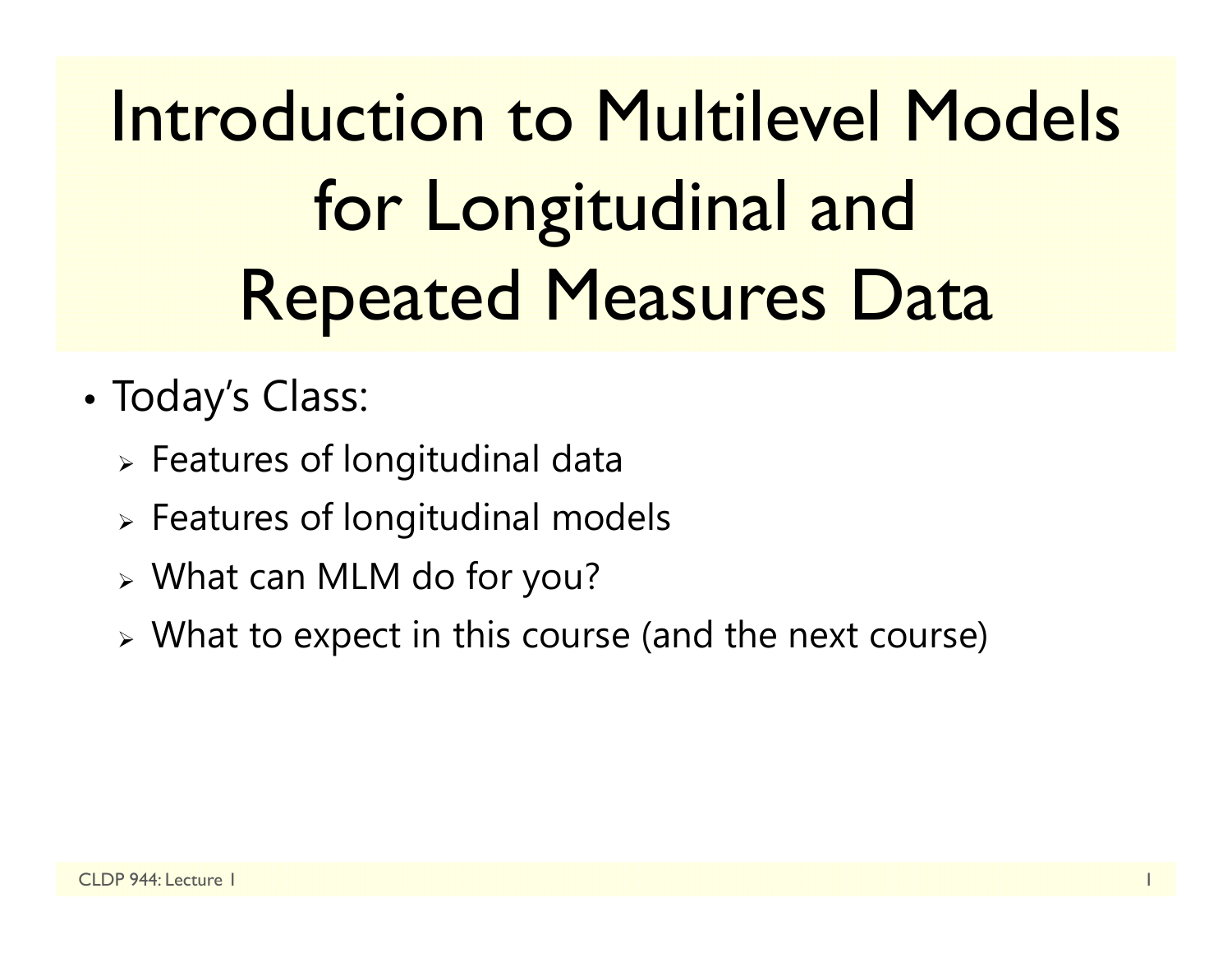# What is CL(D)P 944 about?

- • "Longitudinal" data
	- $\triangleright$  Same individual units of analysis measured at different occasions (which can range from milliseconds to decades)
- • "Repeated measures" data (*if time permits* )
	- $\triangleright$  Same individual units of analysis measured via different items, using different stimuli, or under different conditions
- • Both of these fall under a more general category of "multivariate" data of varying complexity
	- The link between them is the use of **random effects** to describe covariance of outcomes from the same unit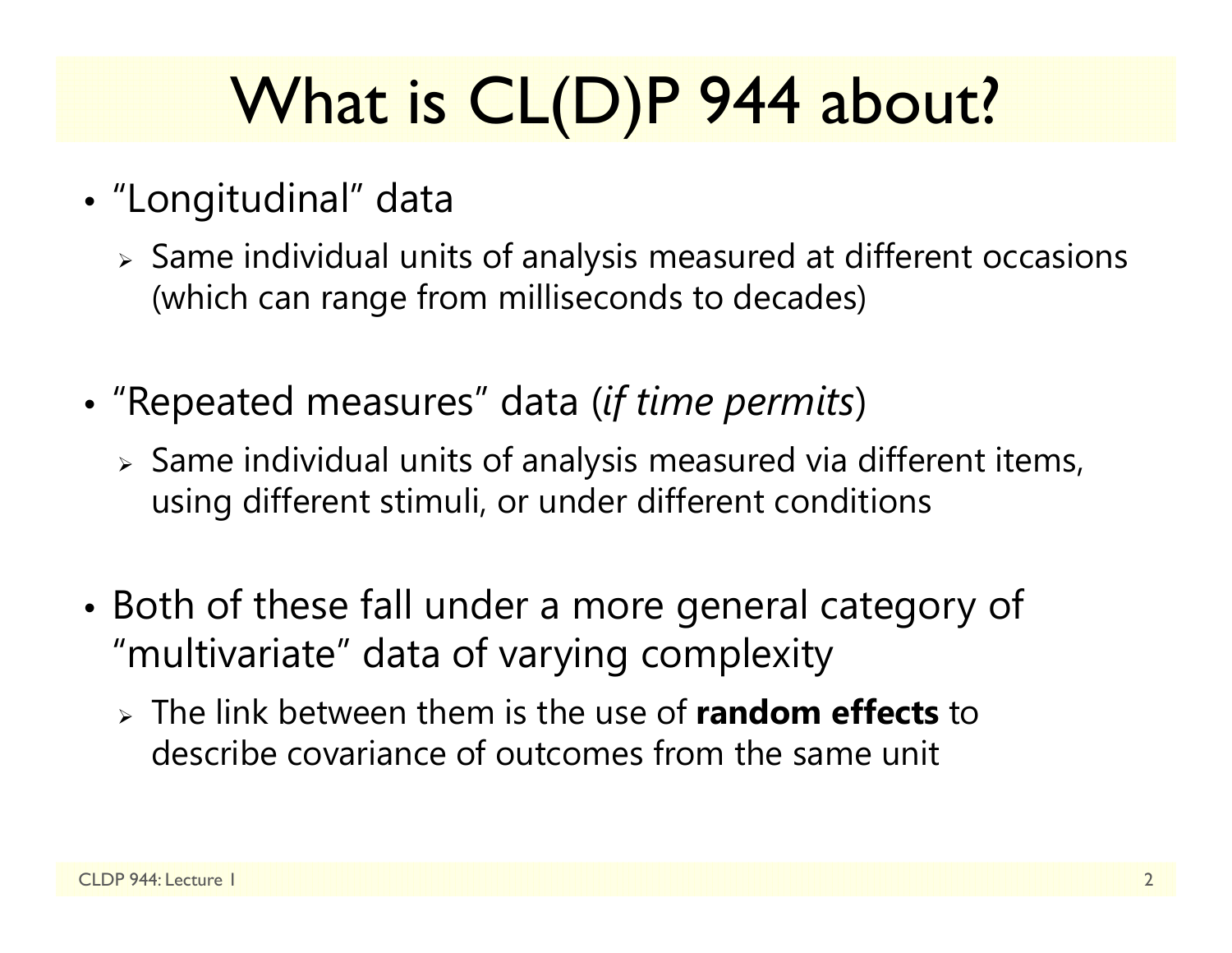## Data Requirements for Our Models

- A useful outcome variable:
	- $\triangleright$  Has an interval scale\*
		- A one-unit difference means the same thing across all scale points
		- Г In subscales, each contributing item has an equivalent scale
		- *\*Other kinds of outcomes will be analyzed using generalized multilevel models instead, but estimation will be more challenging*
	- $\triangleright$  Has scores with the same meaning over observations
		- Includes meaning of construct
		- Includes how items relate to the scale
		- Г Implies measurement invariance
- FANCY MODELS CANNOT SAVE BADLY MEASURED VARIABLES OR CONFOUNDED RESEARCH DESIGNS.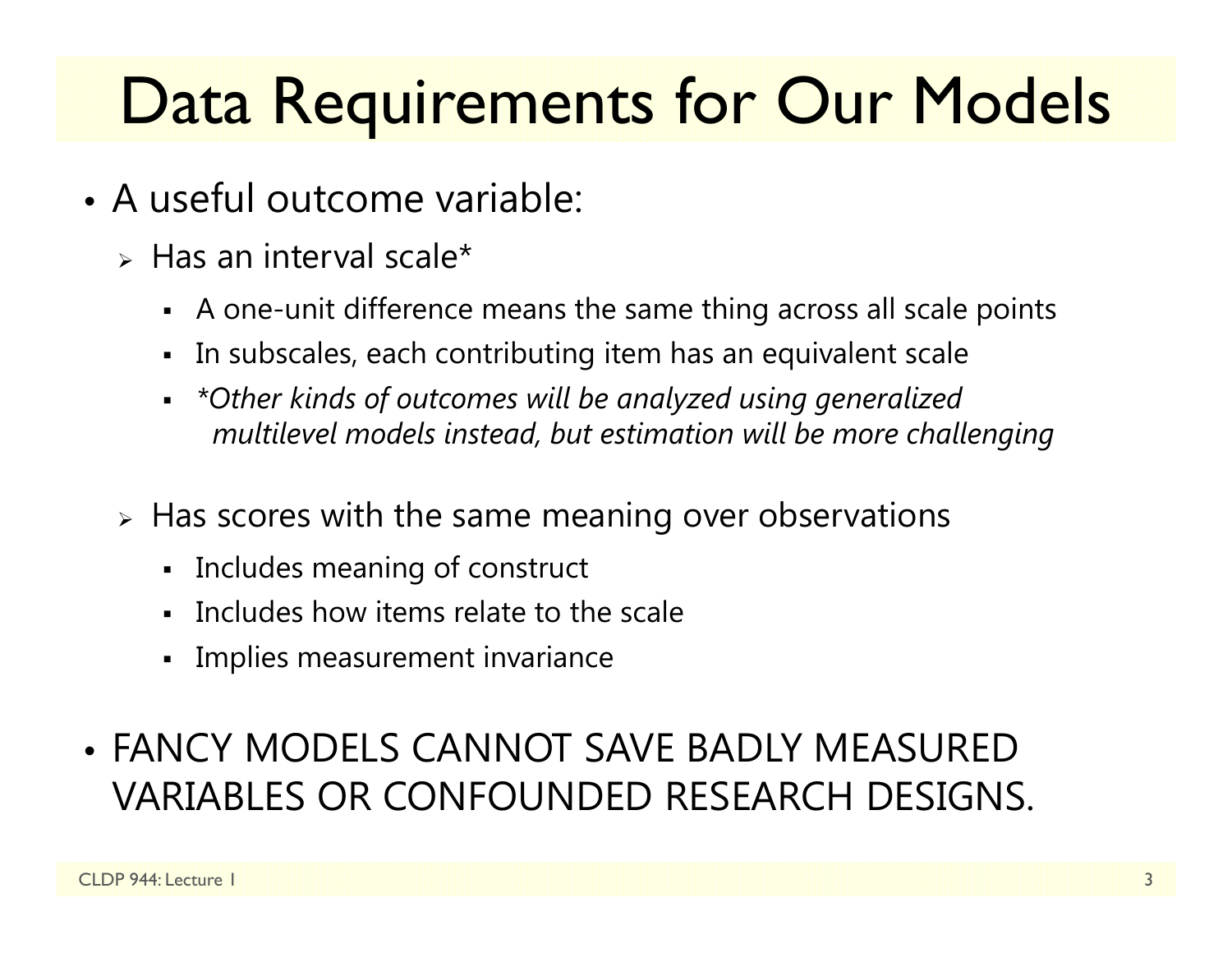# Requirements for Longitudinal Data

- •• Multiple <u>OUTCOMES</u> from same sampling unit (person)
	- $\triangleright$  2 is the minimum, but just 2 can lead to problems:
		- Only 1 kind of change is observable (1 difference)
		- Can't distinguish "real" individual differences in change from error
		- Г Repeated measures ANOVA is just fine for 2 observations
			- Necessary assumption of "sphericity" is satisfied with only 2 observations even if compound symmetry doesn't hold
	- More data is better (with diminishing returns)
		- More occasions  $\rightarrow$  better description of the form of change
		- Г • More persons  $\rightarrow$  better estimates of amount of individual differences in change; better prediction of those individual differences
		- More items/stimuli/groups  $\rightarrow$  more power to show effects of differences between items/stimuli/groups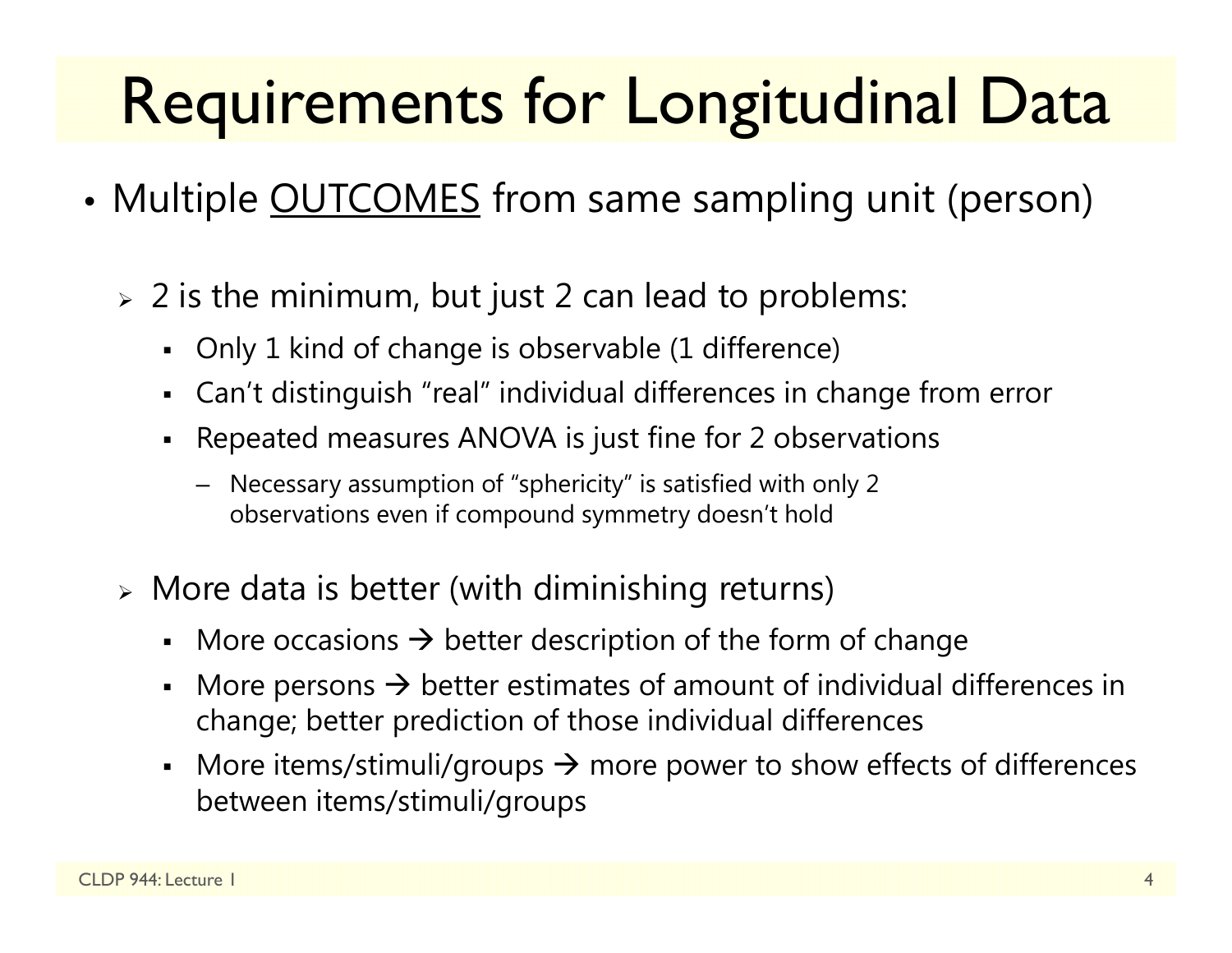### Power in Longitudinal Data

- More occasions are better!
	- $\triangleright$  Can examine more complex growth functions
	- Can get more reliable individual growth parameters
- •• More people are better!
	- Can get more reliable measures of individual differences

Reliability of Slopes by Signal to Noise Ratio and # Occasions

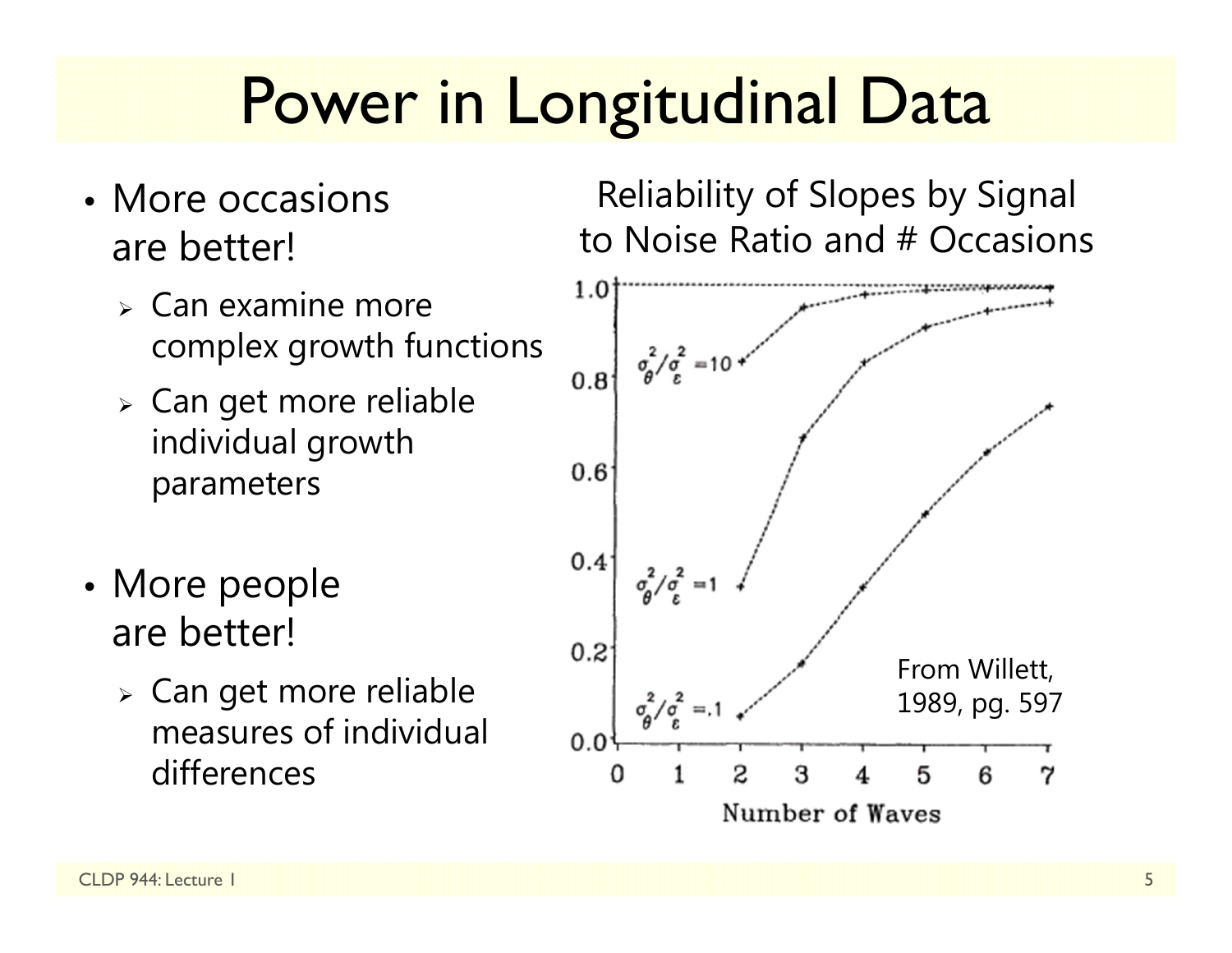# Levels of Analysis in Longitudinal Data

- Between-Person (BP) Variation:
	- **Level-2** "**INTER**-individual Differences" Time-Invariant
	- $\triangleright$  All longitudinal studies begin as cross-sectional studies
- Within-Person (WP) Variation:
	- **Level-1** "**INTRA**-individual Differences" Time-Varying
	- $\triangleright$  Only longitudinal studies can provide this extra information
- • Longitudinal studies allow examination of both types of relationships simultaneously (and their interactions)
	- $\triangleright$  Any variable measured over time usually has both BP and WP variation
	- $\triangleright$  BP = more/less than other people; WP = more/less than one's average
- I use "person" here, but level-2 units can be anything that is measured repeatedly (like animals, schools, countries…)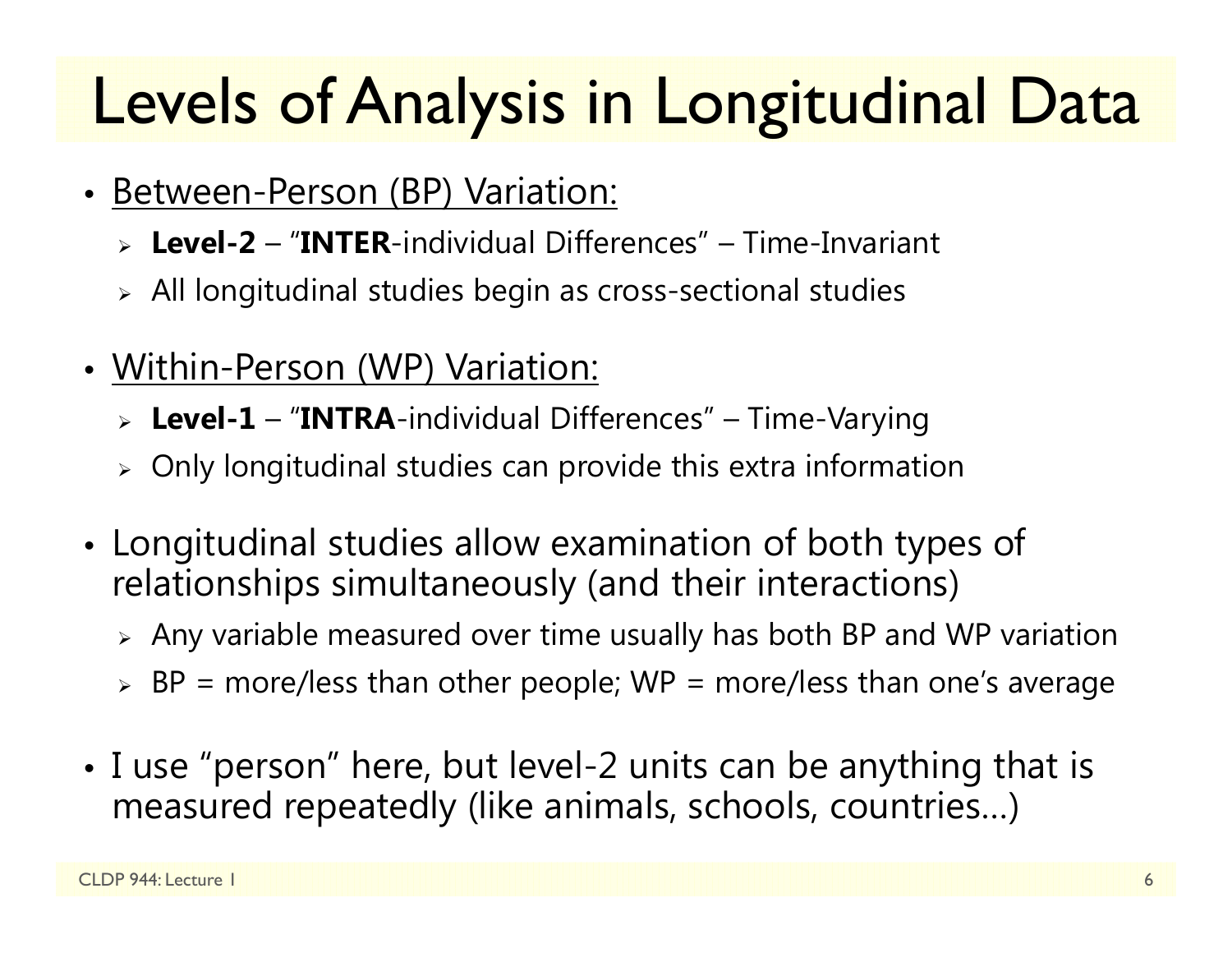# A Longitudinal Data Continuum

- **Within-Person Change**: Systematic change
	- $\triangleright$  Magnitude or direction of change can be different across individuals
	- $\triangleright$  "Growth curve models"  $\rightarrow$  Time is meaningfully sampled
- **Within-Person Fluctuation**: No systematic change
	- $\triangleright$   $\,$  Outcome just varies/fluctuates over time (e.g., emotion, stress)
	- $\triangleright\;$  Time is just a way to get lots of data per individual

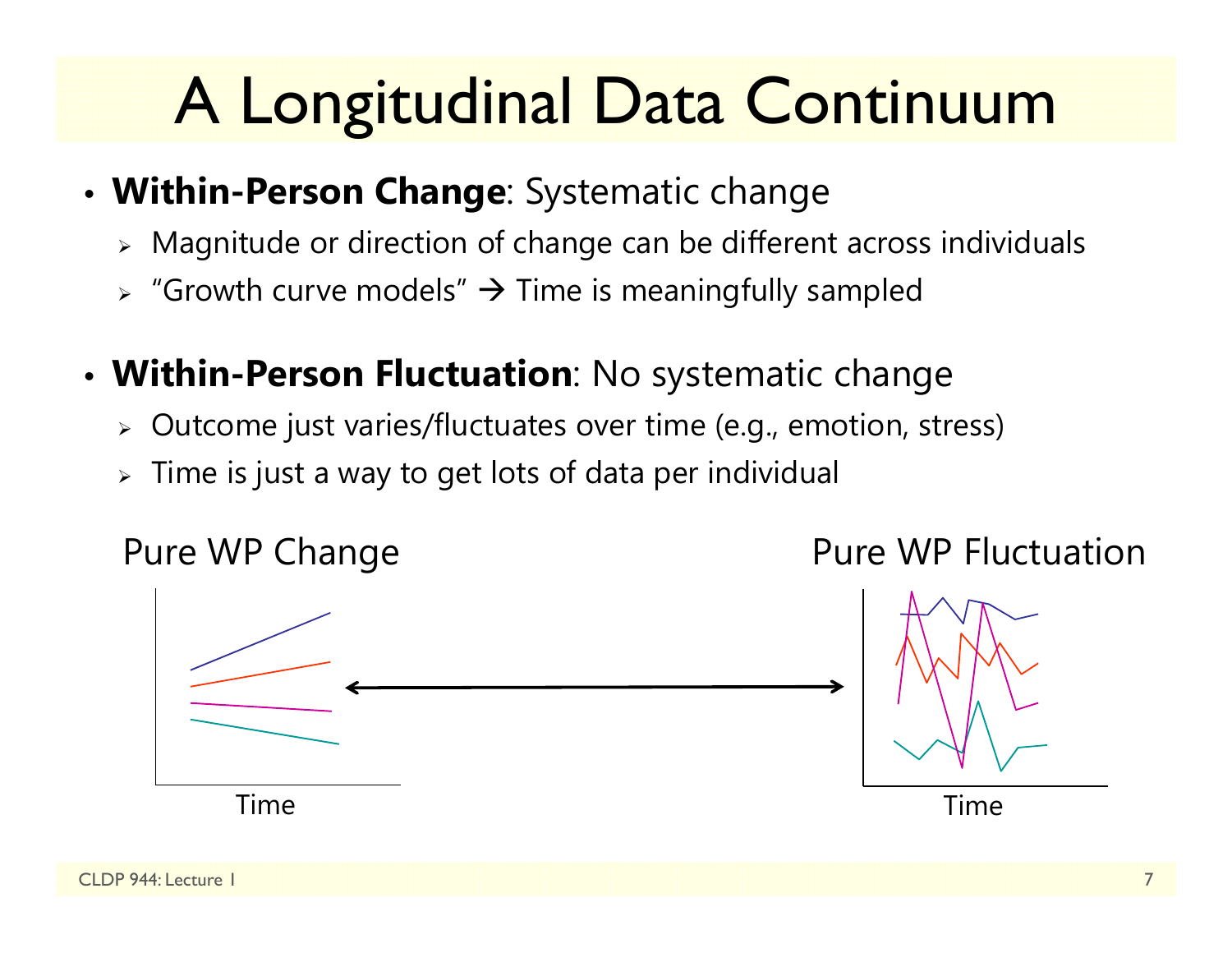# What is a Multilevel Model (MLM)?

- •• <u>Same as other terms you have heard of:</u>
	- **General Linear Mixed Model** (if you are from statistics)
		- *Mixed* = Fixed and Random effects
	- **Random Coefficients Model** (also if you are from statistics)
		- Random coefficients = Random effects = latent variables/factors
	- **Hierarchical Linear Model** (if you are from education)
		- Not the same as hierarchical regression
- •• Special cases of MLM:
	- Random Effects ANOVA or Repeated Measures ANOVA
	- (Latent) Growth Curve Model (where "Latent" implies SEM)
	- Within-Person Fluctuation Model (e.g., for daily diary data)
	- Clustered/Nested Observations Model (e.g., for kids in schools)
	- Cross-Classified Models (e.g., "value-added" models)
	- $\triangleright$  Psychometric Models (e.g., factor analysis, item response theory)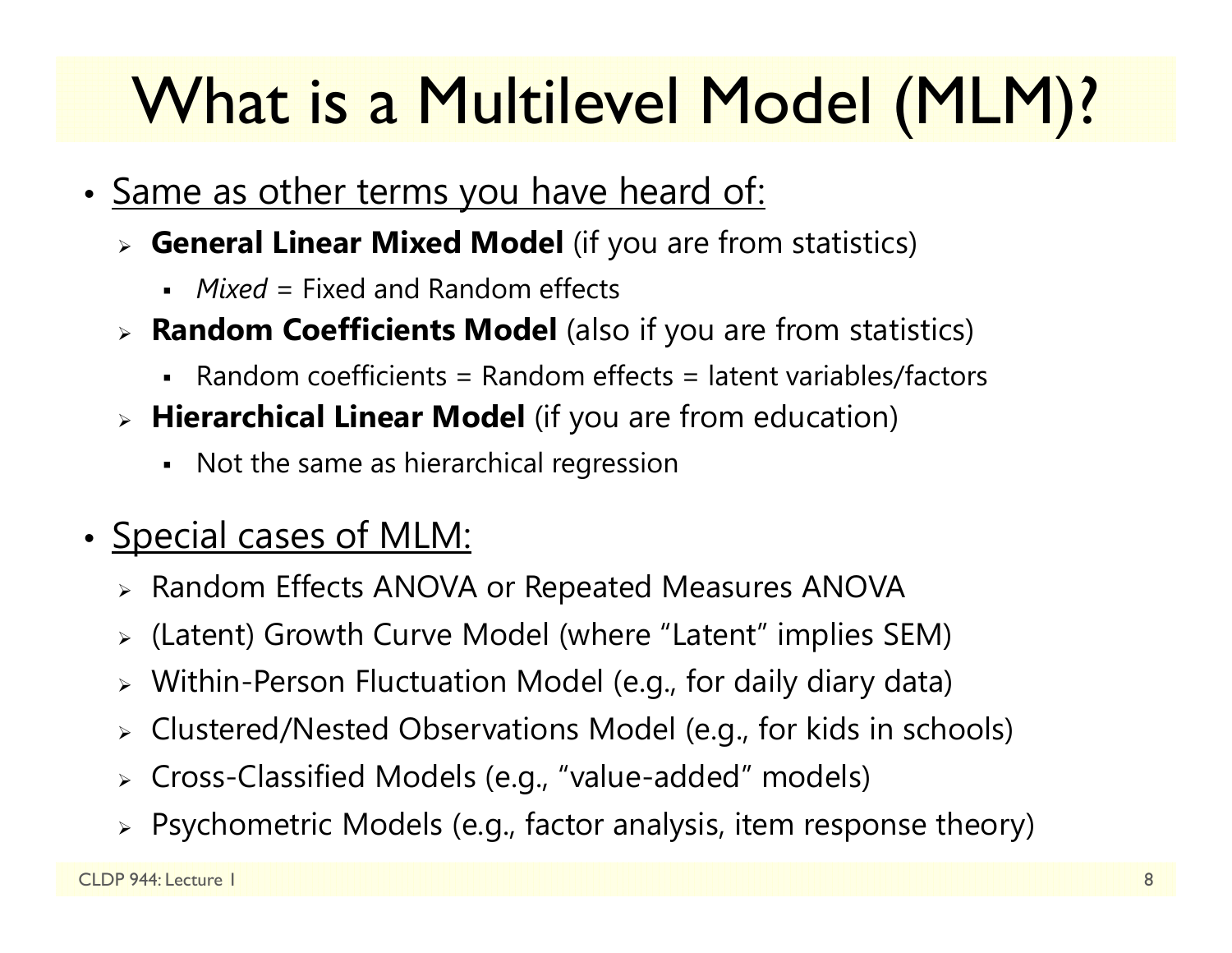### The Two Sides of Any Model

### • **Model for the Means:**

- *Aka* **Fixed Effects**, Structural Part of Model
- What you are used to **caring about for testing hypotheses**
- $\triangleright$  How the expected outcome for a given observation varies as a function of values on predictor variables

### • **Model for the Variance:**

- *Aka* **Random Effects and Residuals**, Stochastic Part of Model
- What you are used to **making assumptions about** instead
- $\triangleright$  How residuals are distributed and related across observations (persons, groups, time, etc.)  $\rightarrow$  these relationships are called "dependency" and *this is the primary way that multilevel models differ from general linear models (e.g., regression)*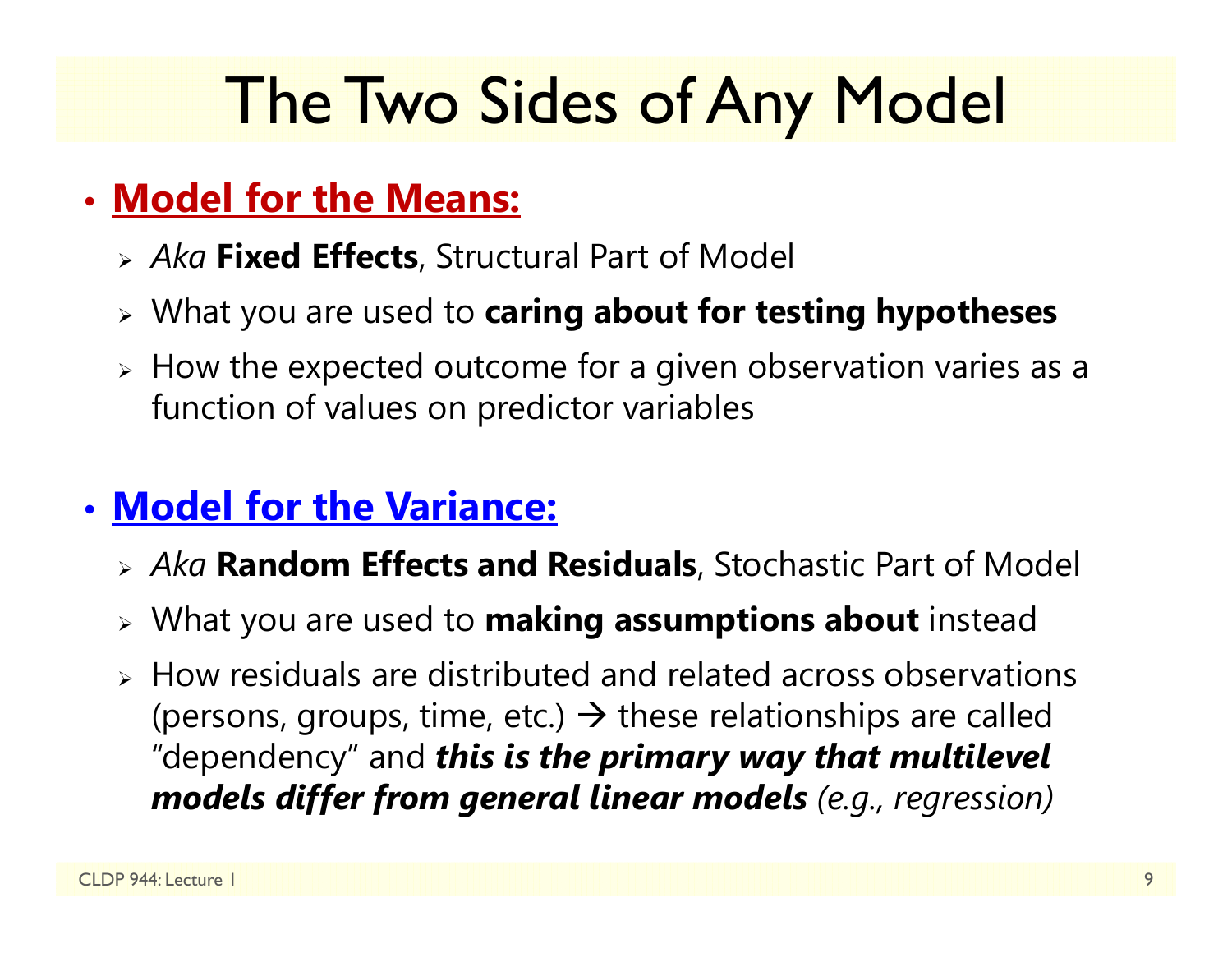# Dimensions for Organizing Models

- Outcome type: General (normal) vs. General*ized* (not normal)
- <u>Dimensions of sampling</u>: One (so one variance term per outcome) vs. <mark>In the Samples one set</mark> **Multiple** (so multiple variance terms per outcome) → OUR WORLD
- **General Linear Models:** conditionally normal outcome distribution, **fixed effects** (identity link; only one dimension of sampling)

Note: Least Squares is only for GLM

- **General***ized* **Linear Models: any conditional outcome distribution**, **fixed** effects through **link functions**, no random effects (one dimension)
- • **General Linear Mixed Models:** conditionally normal outcome distribution, **fixed and random effects** (identity link, but multiple sampling dimensions)
- • **General***ized* **Linear Mixed Models: any conditional outcome distribution**, **fixed and random effects** through **link functions** (multiple dimensions)
	- ⋗ Same concepts as for this course, but with more complexity in estimation
- "Linear" means fixed effects predict the *link-transformed* conditional mean of DV in a linear combination of (effect\*predictor) + (effect\*predictor)…

CLDP 944: Lecture 1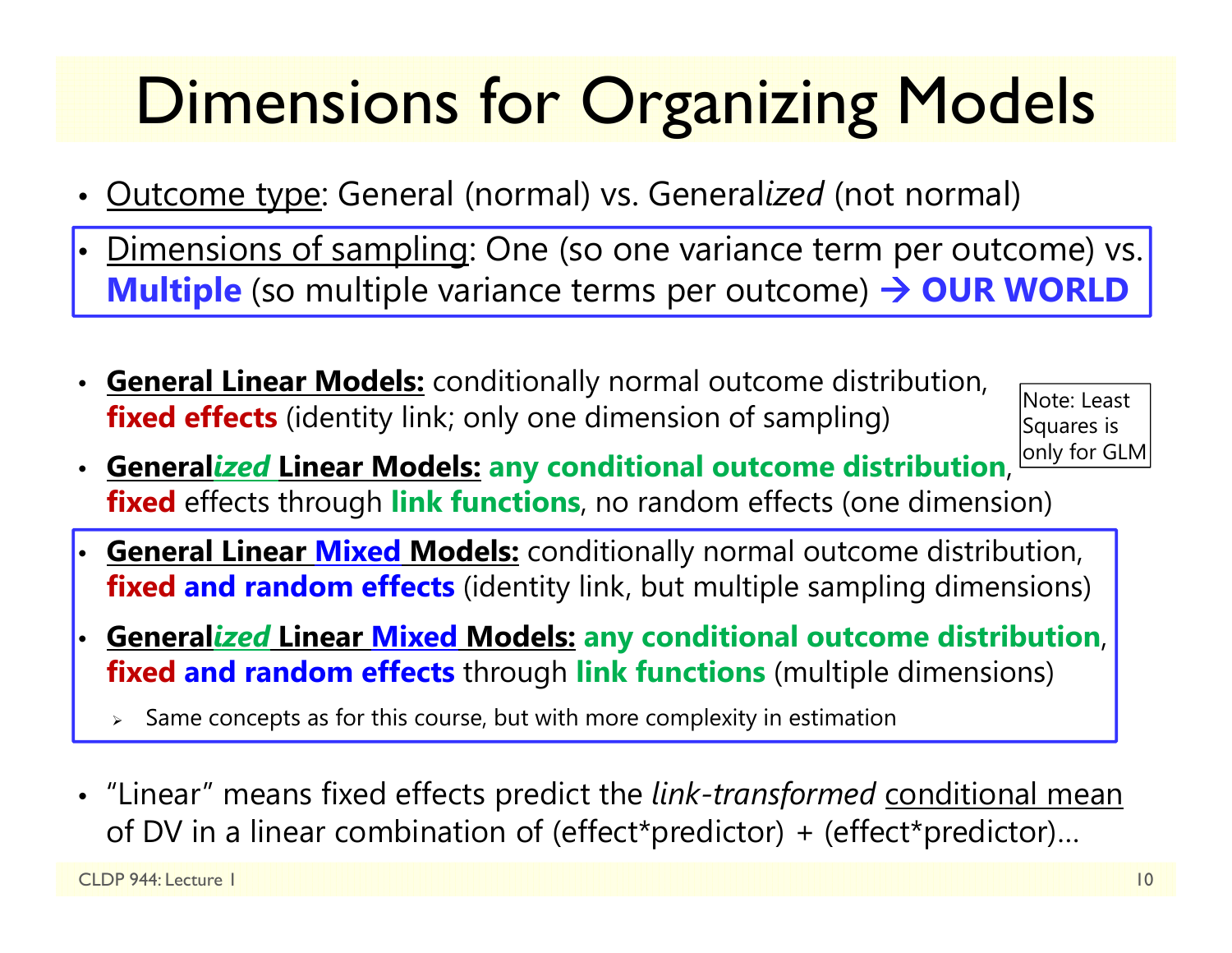# **Options for Longitudinal Models**

- • Although models and software are logically separate, longitudinal data can be analyzed via multiple analytic frameworks:
	- "Multilevel/Mixed Models"
		- Dependency over time, persons, groups, etc. is modeled via random effects (multivariate through "levels" using stacked/long data)
		- Builds on GLM, generalizes easier to additional levels of analysis
	- "Structural Equation Models"
		- Dependency over time *only* is modeled via latent variables (single-level analysis using multivariate/wide data)
		- Generalizes easier to broader analysis of latent constructs, mediation
	- $\triangleright$  Because random effects and latent variables are the same thing, many longitudinal models can be specified/estimated either way
		- And now "Multilevel Structural Equation Models" can do it all (maybe)…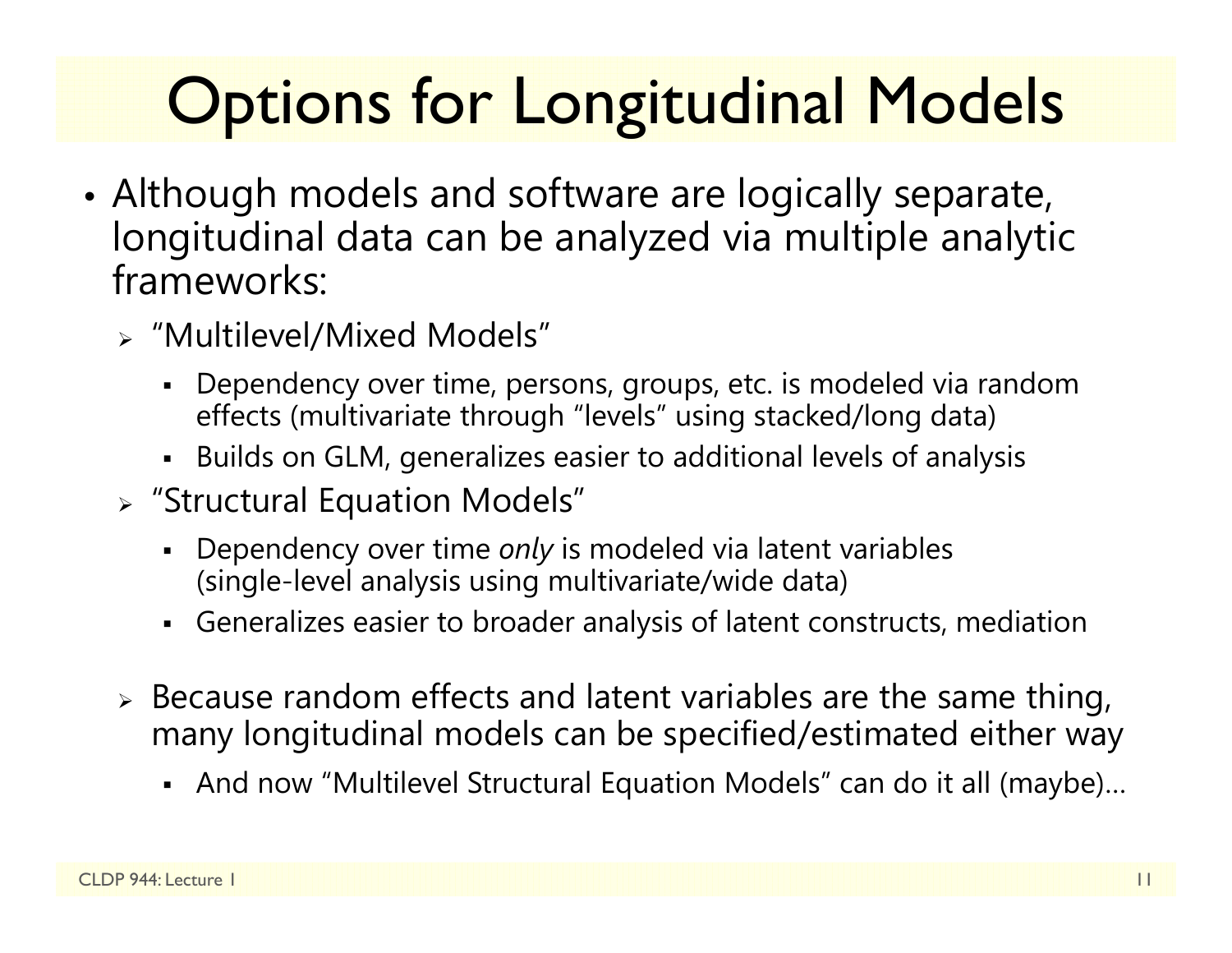# What can MLM do for you?

#### **1.Model dependency across observations**

- •Longitudinal, clustered, and/or cross-classified data? No problem!
- Tailor your model of sources of correlation to your data

#### **2.Include categorical or continuous predictors at any level**

- •Time-varying, person-level, group-level predictors for each variance
- •Explore reasons for dependency, don't just control for dependency

#### **3.Does not require same data structure for each person**

•Unbalanced or missing data? No problem!

#### **4.You already know how (or you will soon)!**

- •Use SPSS Mixed, **SAS Mixed**, Stata, Mplus, R, HLM, MlwiN…
- •What's an intercept? What's a slope? What's a pile of variance?

•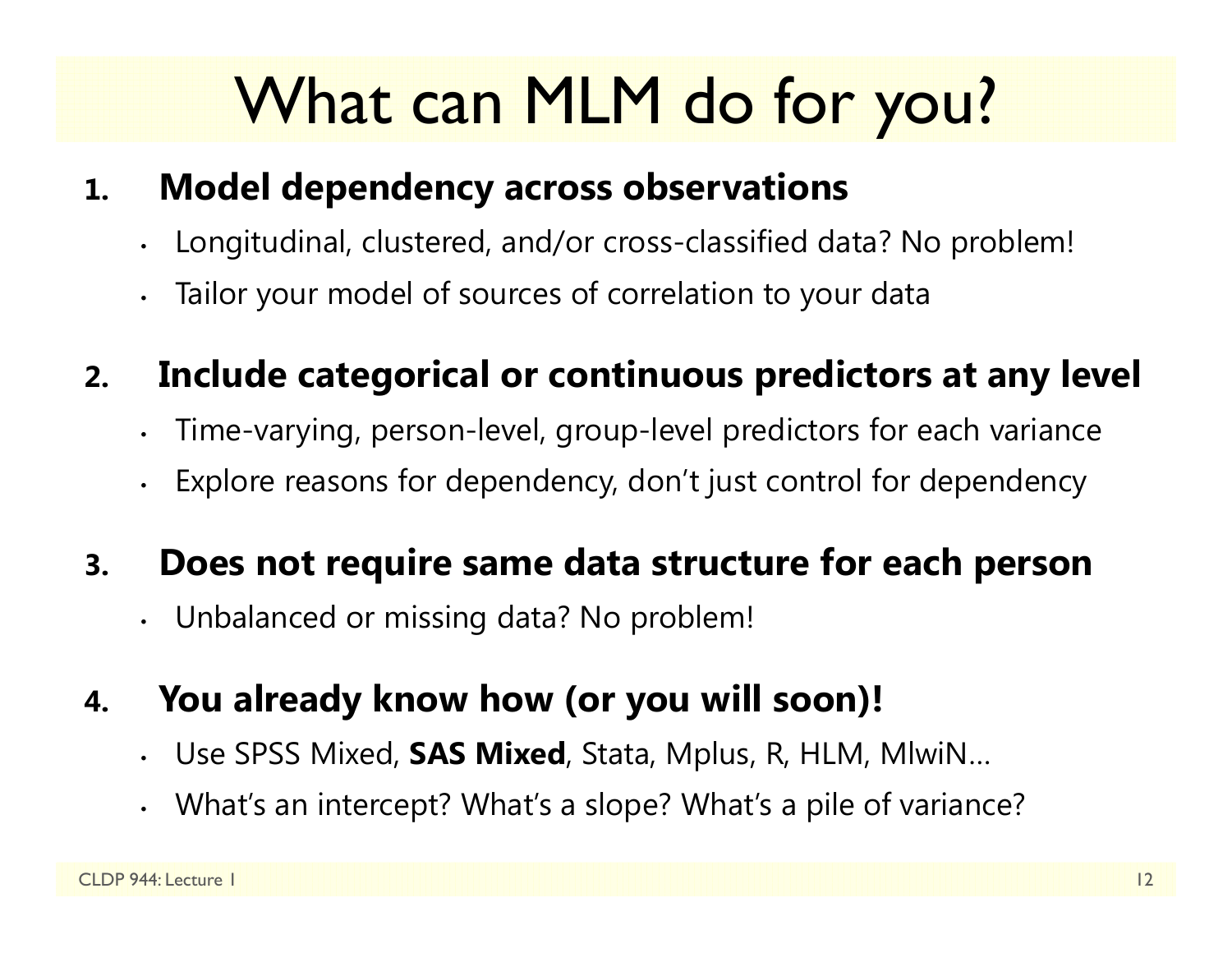# 1. Model Dependency

•• <u>Sources of dependency depend on the sources of</u> **variation** created by your sampling design: residuals for outcomes from the same unit are likely to be related, which violates the GLM "independence" assumption

#### •**"Levels" for dependency** ="levels of random effects"

- Sampling dimensions can be **nested**
	- e.g., time within person, time within group, trial within person
- $\triangleright$  If you can't figure out the direction of your nesting structure, odds are good you have a **crossed sampling design** instead
	- e.g., persons crossed with items, raters crossed with targets
- $\triangleright$  To have a "level", there must be random outcome variation due to sampling that **remains** after including the model's fixed effects
	- e.g., treatment vs. control does not create another level of "group" (but it would if you had multiple treatment and multiple control groups)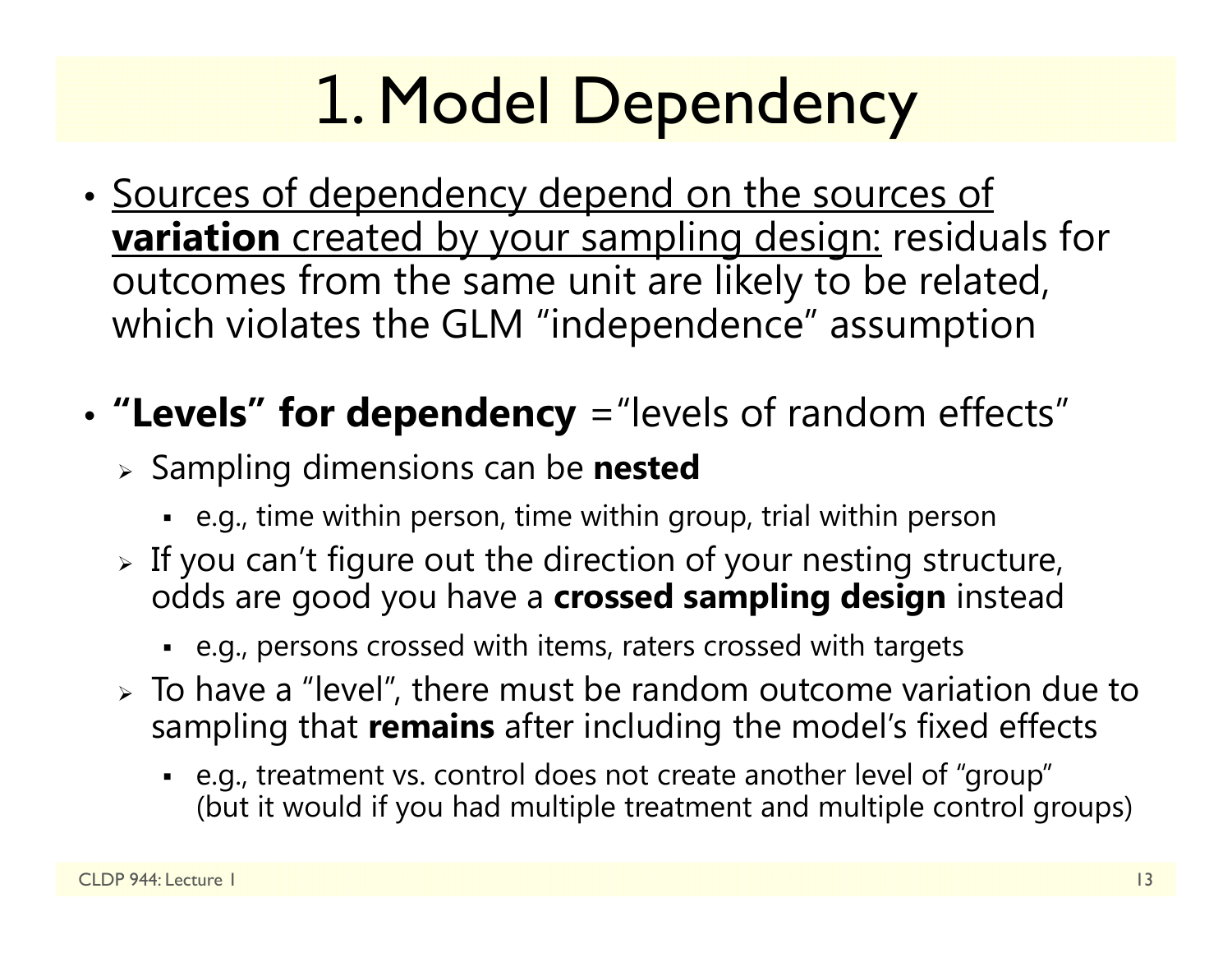### Longitudinal dependency comes from…

- • Mean differences across sampling units (e.g., persons)
	- Creates *constant* dependency over time
	- $\triangleright$  Will be represented by a random intercept in our models
- • Individual differences in effects of predictors
	- $\triangleright$  Individual differences in change over time, stress reactivity
	- > Creates <u>non-constant</u> dependency, the size of which depends on the value of the predictor at each occasion
	- Will be represented by random slopes in our models
- • Non-constant within-person correlation for unknown reasons (time-dependent autocorrelation)
	- $\triangleright$  Can add other patterns of correlation as needed for this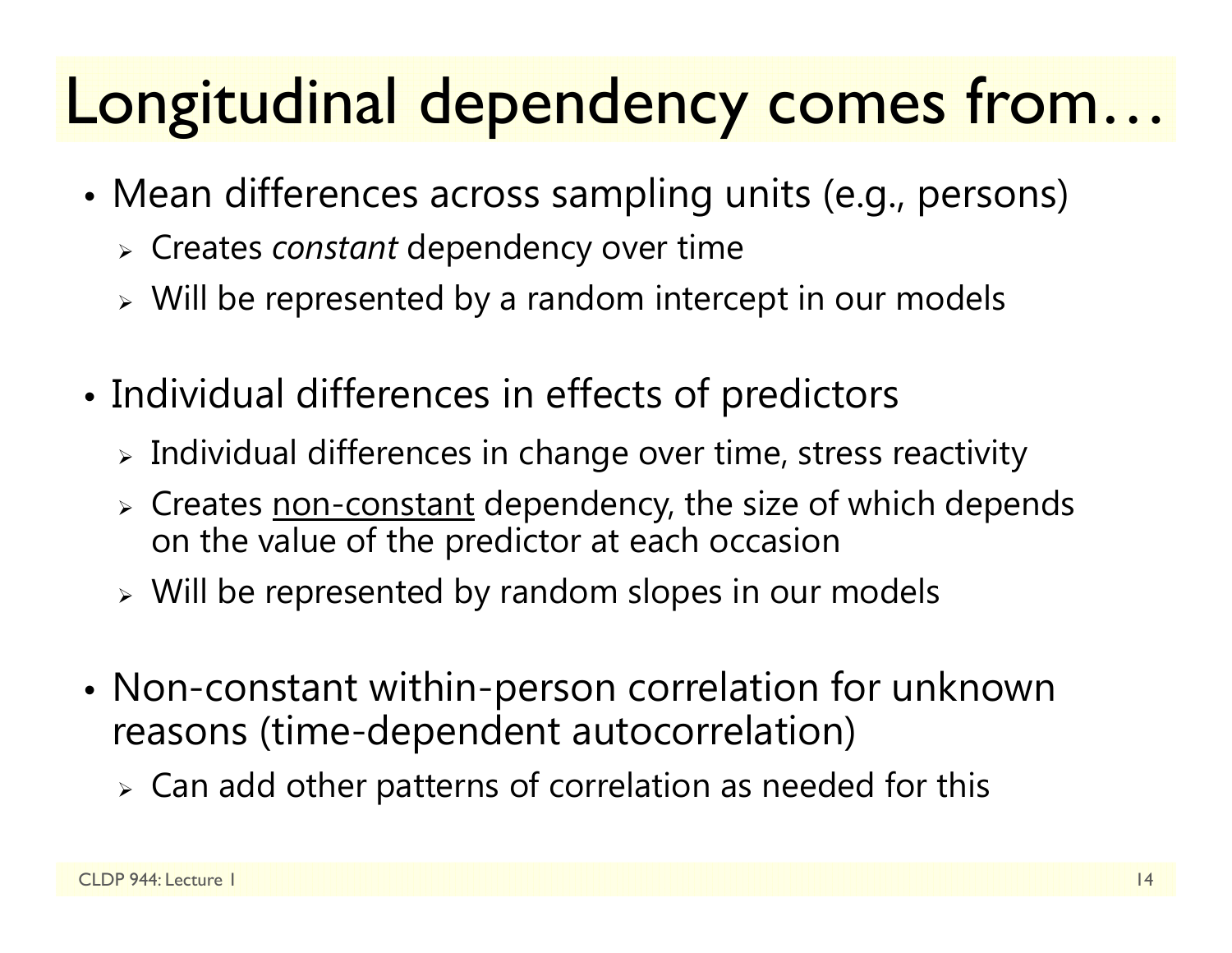## Why care about dependency?

- •• In other words, what happens if we have the wrong model for the variances (assume independence instead)?
- • **Validity of the tests of the predictors** depends on having the "most right" model for the variances
	- $\triangleright$  Estimates will usually be ok  $\rightarrow$  come from model for the means
	- Standard errors (and thus *p*-values) can be compromised
- • The sources of variation that exist in your outcome will dictate **what kinds of predictors** will be useful
	- Between-Person variation needs Between-Person predictors
	- Within-Person variation needs Within-Person predictors
	- $\triangleright$  Between-whatever variation needs Between-whatever predictors…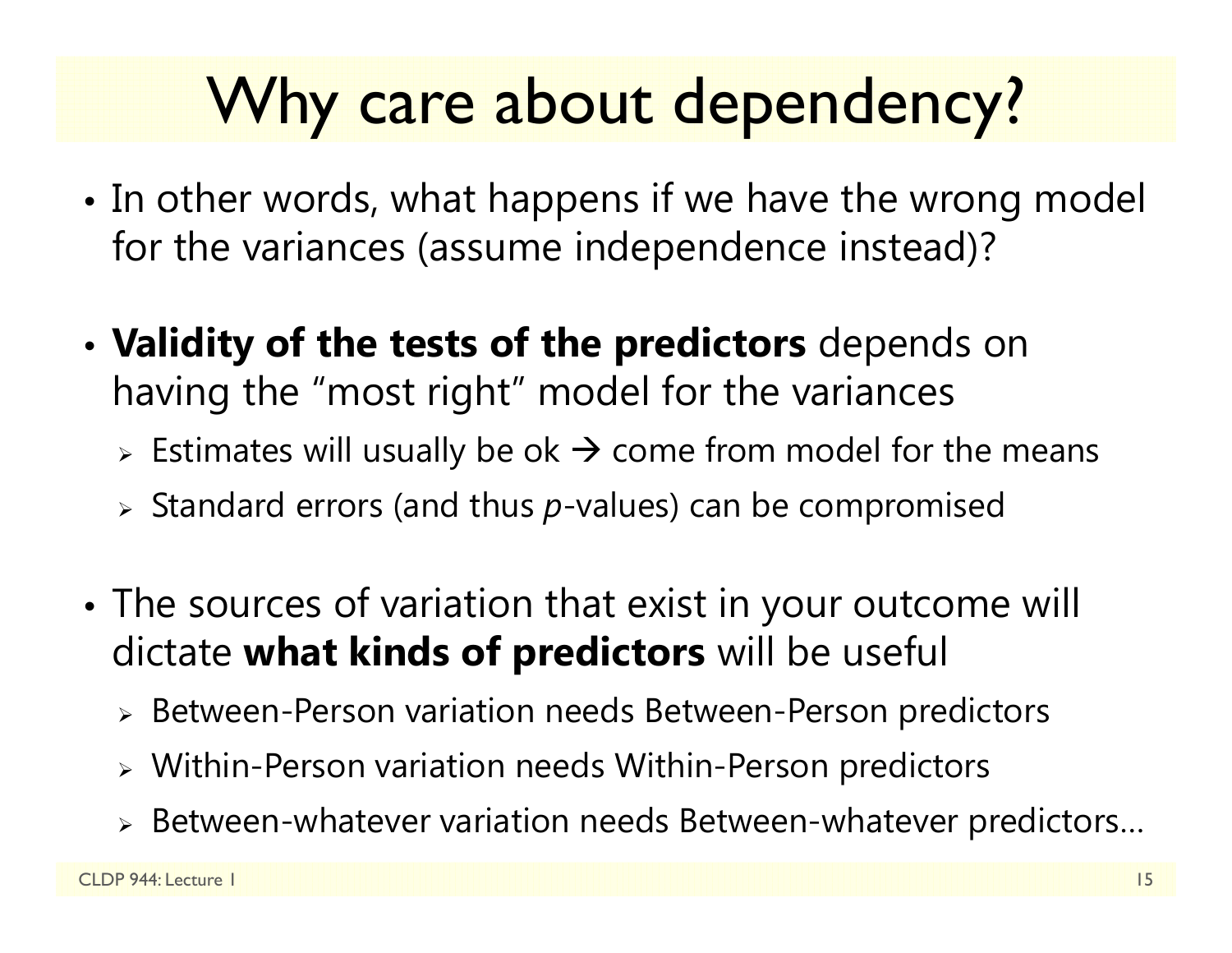### 2. Include categorical or continuous predictors at any level of analysis

- •"ANOVA" test differences among discrete groups
- •• "Regression" tests slopes for continuous predictors
- • What if a predictor is assessed repeatedly but can't be characterized by discrete "conditions"?
	- $\triangleright$  ANOVA or Regression won't work  $\rightarrow$  you need MLM
- •• Some things don't change over time  $\rightarrow$  time-invariant
- •• Some things do change over time  $\rightarrow$  time-varying
- •Some things are measured at higher levels
- •Interactions are possible at same level or across levels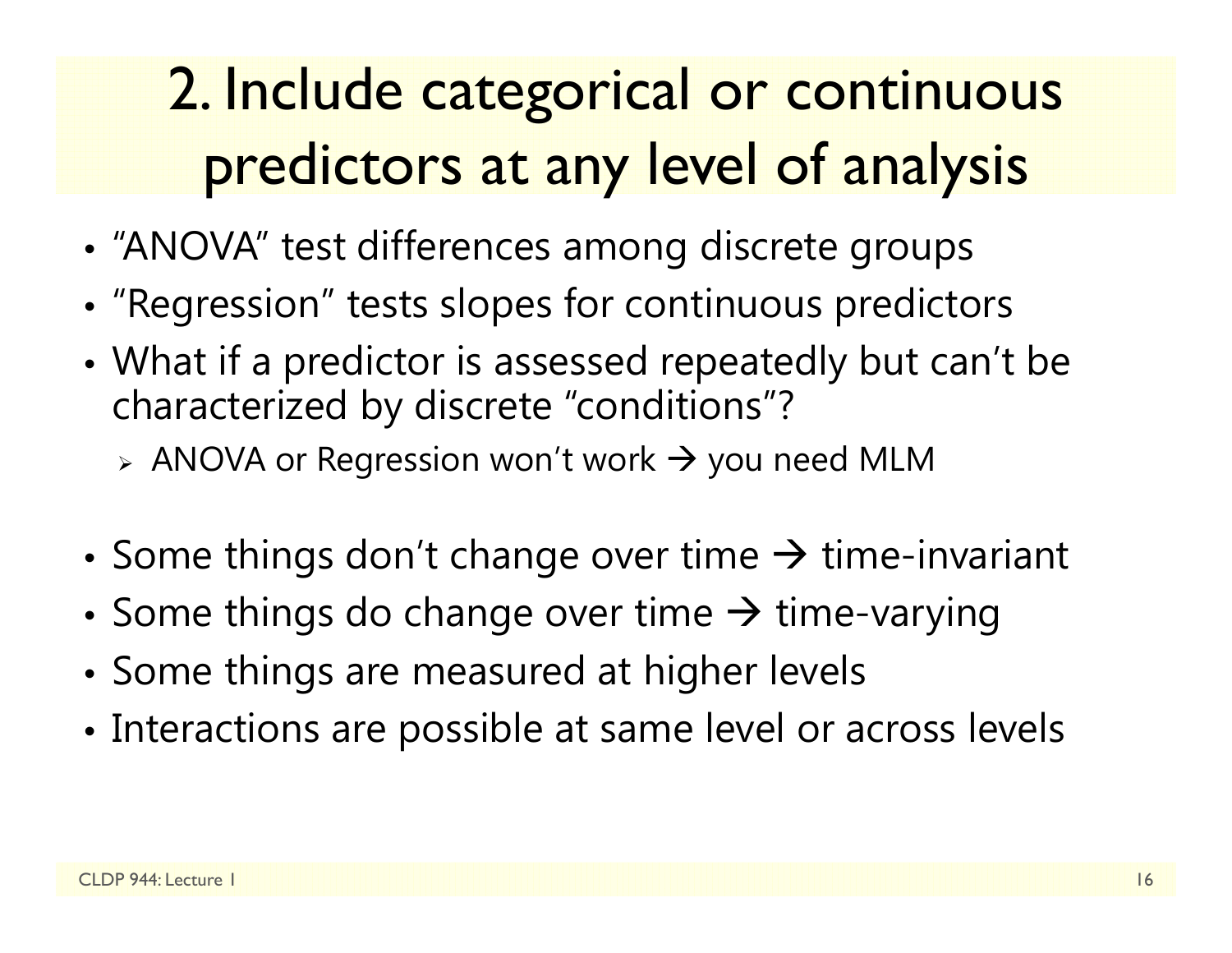### 3. Does not require same data structure per person (by accident or by design)

| <b>RM ANOVA: uses</b><br>multivariate (wide)              |                |                |                |    |           | MLM: uses<br>stacked (long)          | ID<br>100 | <b>Sex</b><br>$\overline{0}$ | <b>Time</b><br>$\mathbf{1}$ | 5 <sup>5</sup>  |
|-----------------------------------------------------------|----------------|----------------|----------------|----|-----------|--------------------------------------|-----------|------------------------------|-----------------------------|-----------------|
| data structure:                                           |                |                |                |    |           | data structure:                      |           |                              |                             |                 |
| ID                                                        | <b>Sex</b>     | T1             | T <sub>2</sub> | T3 | <b>T4</b> |                                      | 100       | $\overline{0}$               | 2                           | 6               |
|                                                           |                |                |                |    |           | Only rows                            | 100       | $\overline{0}$               | 3                           | 8               |
| 100                                                       | $\overline{0}$ | $5\qquad 6$    |                | 8  | 12        | missing data are                     | 100       | $0\qquad 4$                  |                             | 12 <sup>2</sup> |
| 101                                                       |                | $\overline{4}$ | $\overline{7}$ |    | 11        | excluded                             | 101       | $\overline{1}$               | $\overline{\phantom{a}}$    | $\overline{4}$  |
| People missing any data are<br>excluded (data from ID 101 |                |                |                |    |           | 100 uses 4 cases<br>101 uses 3 cases | 101       | $\overline{1}$               | $\overline{2}$              | $\overline{7}$  |
|                                                           |                |                |                |    |           |                                      | 101       | $\mathbf 1$                  | 3                           |                 |
| are not included at all)                                  |                |                |                |    |           |                                      | 101       | $\mathbf 1$                  | $\overline{4}$              | 11              |

Time can also be **unbalanced** across people such that each person can have his or her own measurement schedule: Time "0.9" "1.4" "3.5" "4.2"…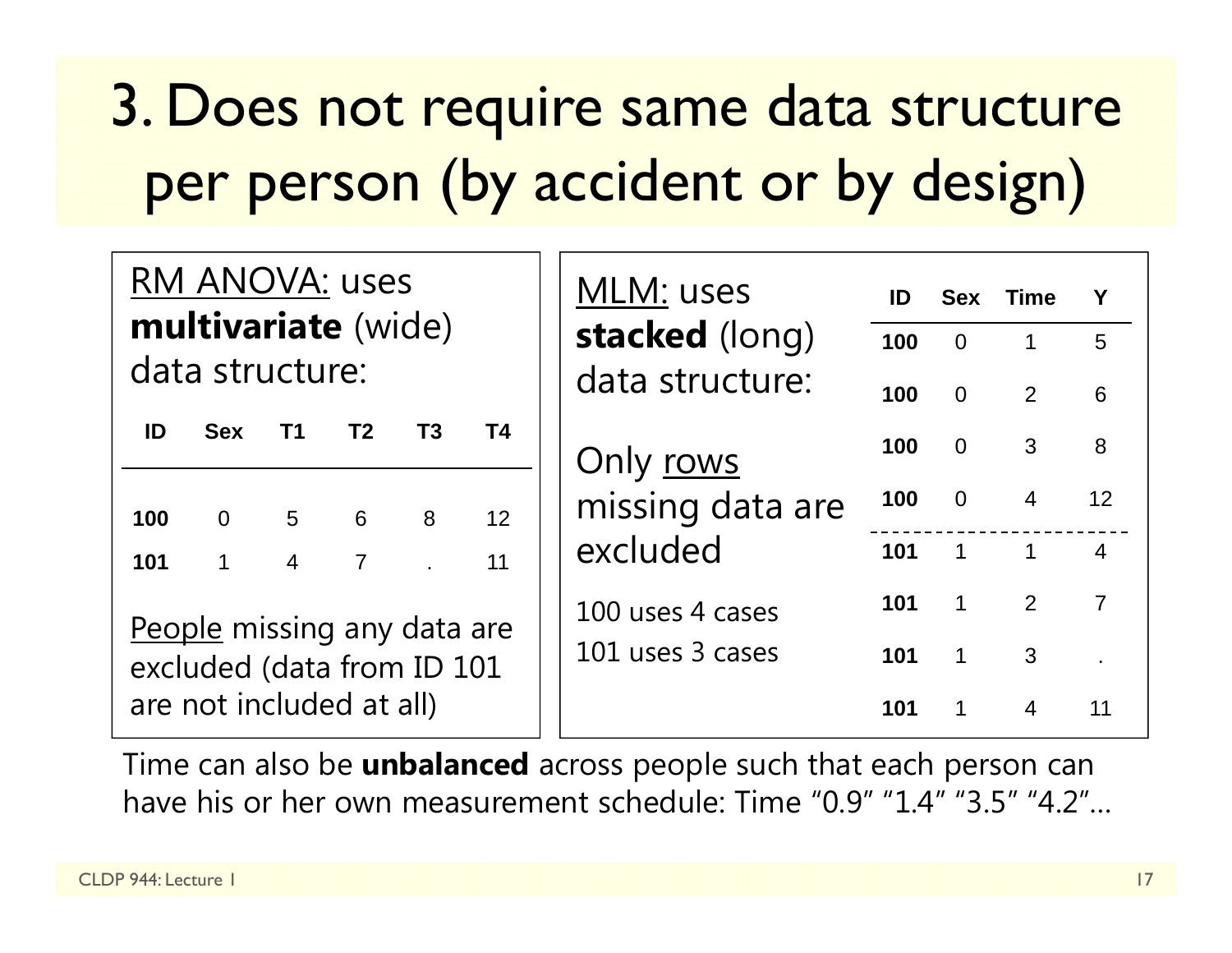### 4. You already know how!

- •• <u>If you can do GLM, you can do MLM</u> (*and if you can do generalized linear models, you can do generalized multilevel models, too* )
- •• How do you interpret an estimate for...
	- $\triangleright$  the intercept?
	- $\triangleright$  the effect of a continuous variable?
	- $\triangleright$  the effect of a categorical variable?
	- a variance component ("pile of variance")?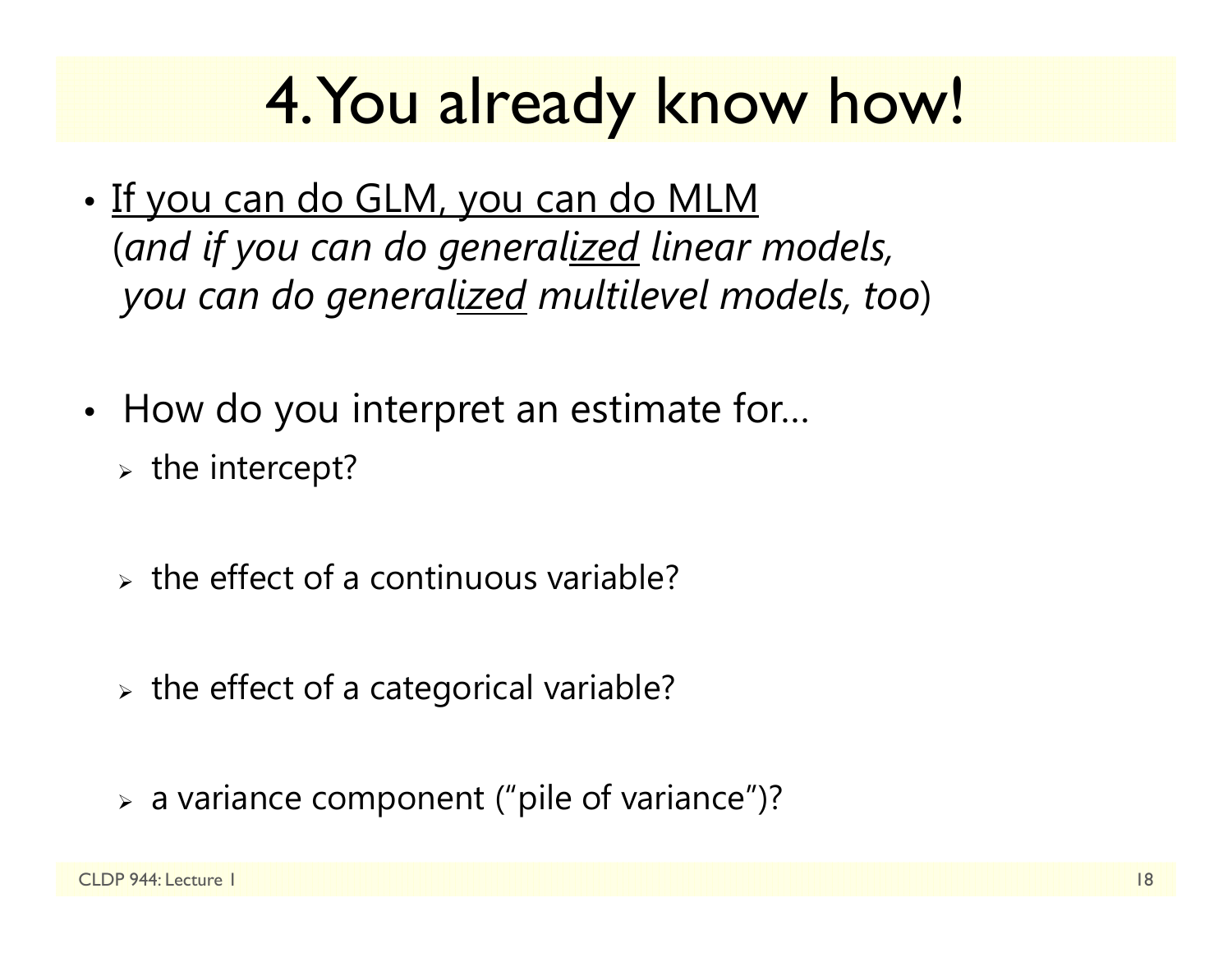## CLDP 944: This Semester's Topics

- Make Friends with SAS
- •Review of single-level linear models
- •Within-person analysis via ANOVA
- • Describing within-person fluctuation via alternative covariance structure models
	- $\triangleright$  R matrix structures with and without a random intercept
- • Describing within-person change via random effects
	- $\triangleright$  Polynomial, piecewise, and nonlinear models
- •Review of interactions in single-level linear models
- •Time-invariant (level-2) predictors
- •• If time permits, crossed random effects models for other kinds of repeated measures data (subjects by items)